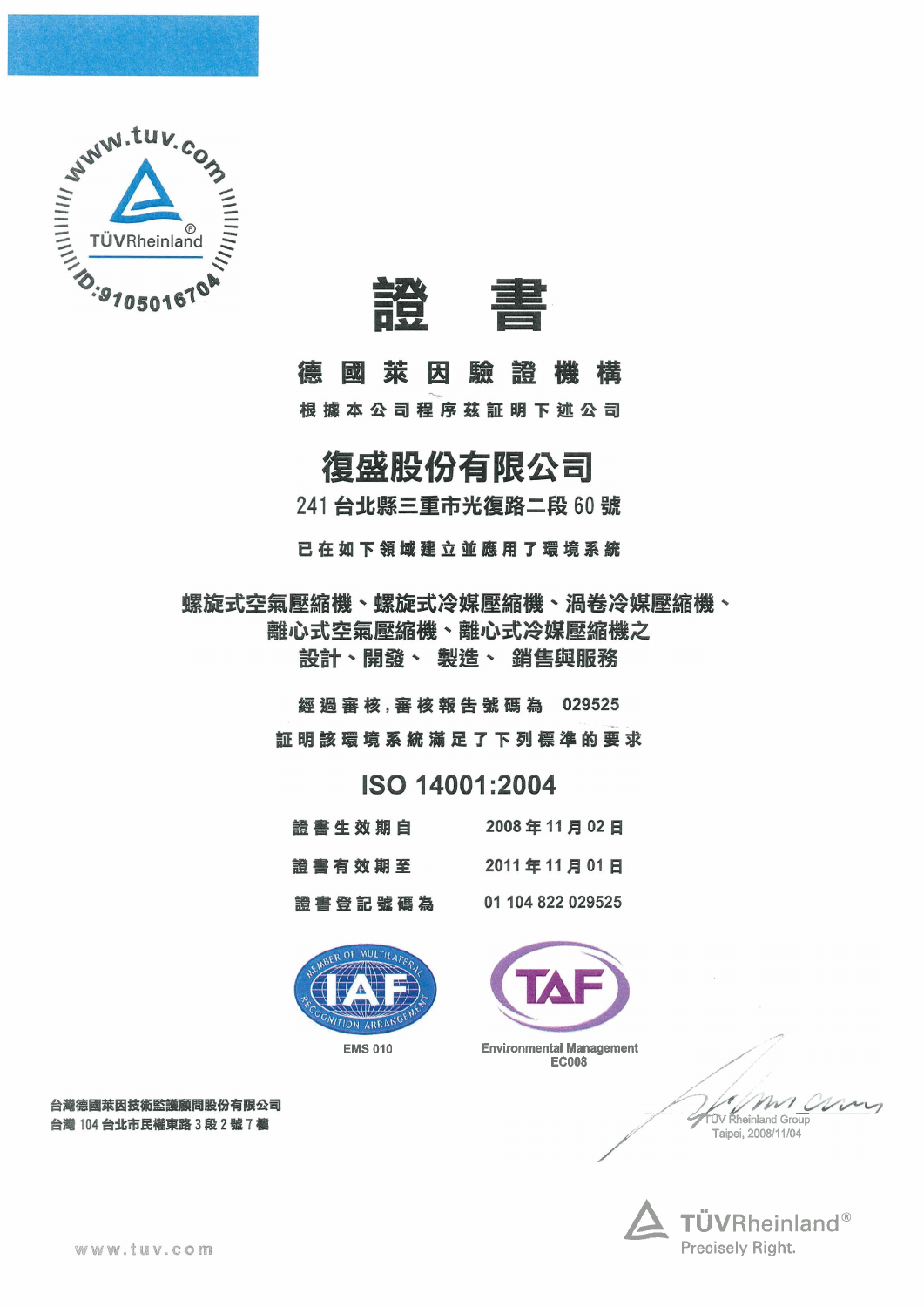

# **CERTIFICATE.**

## **The Certification Body of TÜV Rheinland Group**

certifies, in accordance with the TÜV Rheinland Group procedures, that the Company

## **Fu Sheng Industrial Co., Ltd.**

**No. 60, Kwang-Fu Rd., Sec.2, Sanchung City, Taipei County 241, Taiwan, R.O.C.** 

**Design/Development, Production, Sales and Servicing of Screw Air Compressors, Screw Refrigerant Compressors, Scroll Refrigerant Compressors, Centrifugal Air Compressors and Centrifugal Refrigerant Compressors** 

**has established and applies an environmental management system** 

**for the following scope** :

**TÜV Rheinland Group Taipei, 200811 1/04** 

**Through an Audit, Report No. 029525, proof has been furnished** 

**that the requirements according to the standard** 

#### ISO 14001:2004

**are fulfilled.** 

**The certificate is valid from 2008-11-02** 

The certificate is valid until 2011-11-01

**Certificate Registration No. 01 104 822 029525** 







**TUV Rheinland Taiwan Ltd. 7F, No. 2, Sec. 3, Min Chuan E. Rd., Taipei 104, Taiwan** 

#### www.tuv.com

**EMS 010 Environmental Management EC008**